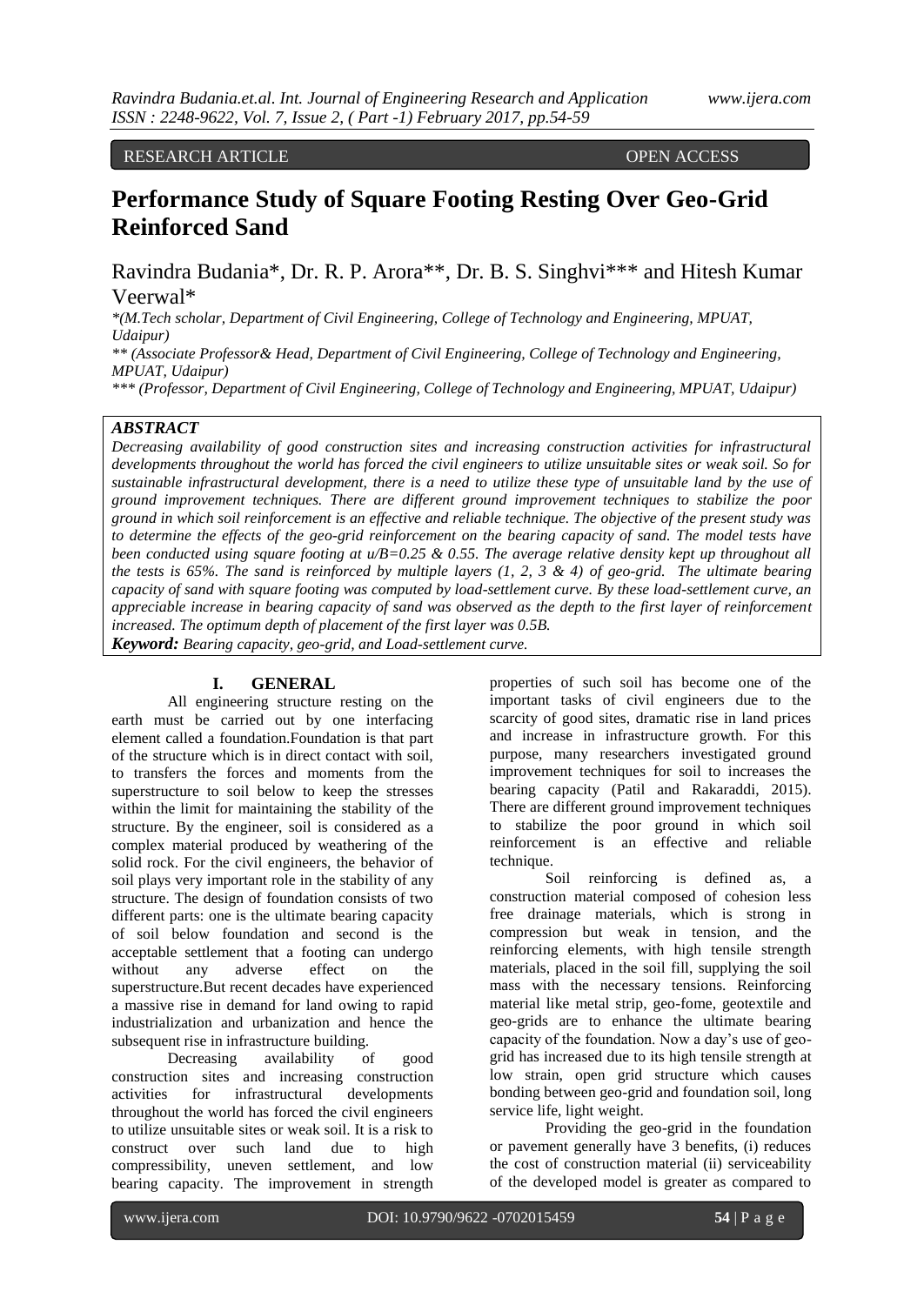the unreinforced section (iii) the shear stress reduces as we provide the geo-grid reinforcement due to increase in the internal angle of friction.

#### **II. LITERATURE REVIEW**

Many investigations have been done to look at the advantage of different types of soil reinforcement techniques on a different type of footings, and their effects to enhancing the property of soil. Some of the previous studies have been summarized below:

**Dash** *et al.,* **(2001)** performed laboratory model test on strip footing supported by sand bed reinforced with geo-cell mattress. The test was performed by changing the pattern of geo-cell formation, pocket size, height and width of geo-cell mattress, tensile stiffness of geo-grid used to make the geo-cell and relative density of sand. The result shows that pressure-settlement behaviour of strip footing resting on geo-cell reinforced sand is approximately linear even up to a settlement of about 50% of footing width and a load as high as 8 times the ultimate capacity of unreinforced one. The performance improvement is significant up to a geo-cell height equal to 2 times the width of the footing. Beyond that height, the improvement is only marginal. To obtain maximum benefit, the top of geo-cell mattress should be at a depth of 0.1B from the bottom of the footing.

**Dash** *et al.,* **(2003)** by conducting smallscale model tests, the effectiveness of geo-cell reinforcement placed in the granular fill overlying soft clay beds has been studied. The test beds were applied with uniform loading by a rigid circular footing. The overall performance of the system depends on the factors such as width and height of geo-cell mattress and presence of a planar geo-grid layer at the base of geo-cell mattress. The performance of the system can be improved substantially by providing geo-cell reinforcement in the sand layer lying above. With the addition of another geo-grid layer at the base of the geo-cell mattress, load carrying capacity and stiffness of foundation bed increases considerably. With the increase in the height of geo-cell mattress, this beneficial effect decreases.

**Kumar** *et al.,* **(2005)** proposed a method to obtain the pressure-settlement characteristics of rectangular footings resting on reinforced sand based on the constitutive law of soil. The effect of the weight of soil mass has been considered in the determination of stress. The base of footing has been assumed smooth, as the effect of roughness on pressure-settlement characteristics has been found to be negligible Saran (1977). Stresses in soil mass have been computed using the theory of elasticity. Strains have been computed from the hyperbolic soil model defined by Kondner (1963). The

analysis has been validated with the model test result conducted by Kumar (1997). Predicted and model test result matches well up to two-third of ultimate bearing pressure.

**Basudhar** *et al.,* **(2007)** investigated on the Effect of the footing size, a number of reinforcing layers, reinforcement placement pattern and bond length and the relative density of the soil on the load settlement characteristics of the circular footing over the sand bed with geotextile. By the increase in a number of reinforcement layers settlement values are decreases. There is substantially increment of BCR values for each increment in the number of reinforcement layers.

**Sireesh** *et al.,* **(2009)** the paper based on various parameters such as, thickness of unreinforced sand layer above clay bed, width and height of geo-cell mattress, influence of an additional layer of planar geo-grid placed at the base of the geo-cell mattress, relative density of the sand fill in the geo-cell varies in the model test. If the height of geo-cell mattress is greater than 1.8 times the diameter of footing, the effect of voids on the performance of footing reduces. With geo-cells filled with dense soil better improvement in performance can be achieved.

**Dewaikar** *et al.,* **(2011)** observed on the model circular footing with reinforced soil to study the load-settlement behavior. The study showed that the use of mine waste and reinforcing materials towards the improved performance of a soft clay sub-grade in respect to bearing capacity and settlements, further, in the case of BCR and SRF rubber grid performed better than the Geo-grid. The better performance of rubber grid could be a cheaper and viable alternative for effective ground improvement.

**Kolay** *et al.,* **(2013)** investigated the ultimate bearing capacity of rectangular footing supported by geo-grid reinforced silty clay soil with a thin layer of sand on the top. Initially, one geo-grid is placed at the interface of soil with u/B equals to 0.667 and it is found that bearing capacity increases with an average of 16.67% and when one geo-grid is placed at the middle of the sand layer with u/B equals 0.33, bearingcapacity increases with an average of 33.33%.

**Chakraborty and Kumar (2014)** analyzed the ultimate bearing capacity of a circular footing, placed over a soil mass which is reinforced with horizontal layers of circular reinforcement sheets. The reinforcement sheets were assumed to be structurally strong to resist axial tension but without having any resistance to bending. The bearing capacity of a rigid circular rough footing placed over a soil mass reinforced with a single and a group of two layers of horizontal circular reinforcement sheets has been computed by using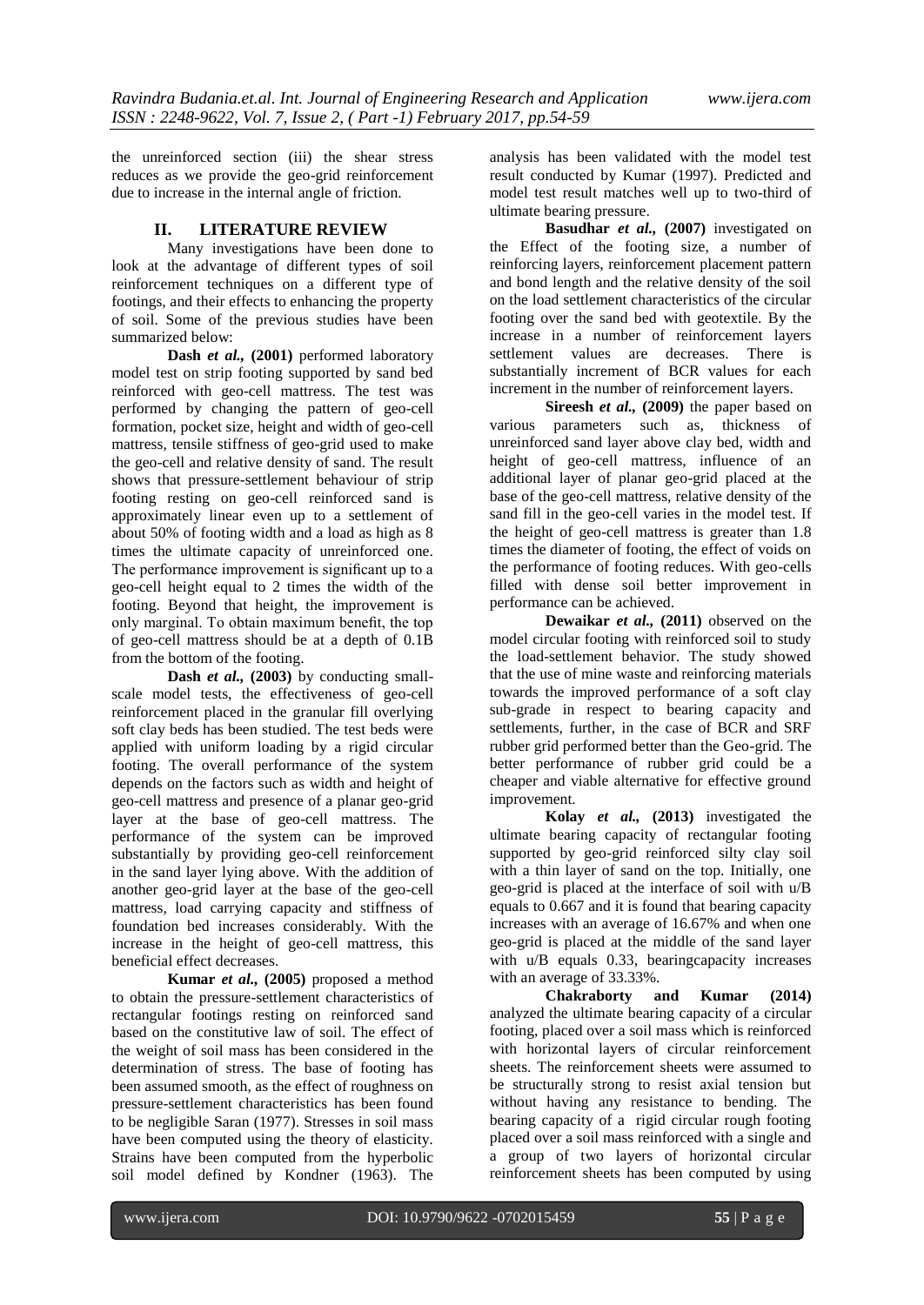the upper bound finite element limit analysis in combination with linear optimization. It was found that for two layers of reinforcements embedded in sand, with the value of  $\phi$  varying between 30 and 45, corresponding to the critical position of the reinforcement, the optimum diameter of the circular reinforcement sheets lies within the range of 3.15d– 3.80d.

**Cicek** *et al.,* **(2015)** presented laboratory model tests of a surface strip footing on unreinforced and reinforced sand beds to investigate the effects of reinforcement length. Multiples of footing width B was employed in the tests, namely B, 2B, 3B, 5B and, in some tests, even 7B. It was seen from the model tests for all reinforcement types that reinforcement length affects the behavior of the load–settlement curve. When one-layered reinforcement was used, there was still a point where the load-settlement curve changed its slope. However, for L/B values greater than one, the curve did not show such a failure point until very large settlements were encountered.

**Harikumar** *et al.,* **(2016)** performed Laboratory plate load tests on a model footing resting on sand bed reinforced with plastic multidirectional reinforcements. The bearing capacity and settlement were evaluated and the effect of depth to the first layer, the spacing between reinforcements in a layer, number of layers and spacing between layers were investigated. An appreciable increase in bearing capacity was

observed as the depth to the first layer of reinforcement increased beyond 0.1B. The optimum depth of placement of the first layer was 0.5B. Placing reinforcements beyond 0.5B depth, in a single layer, resulted in a reduction in the increase of bearing capacity. The bearing capacity increased by 1.3 times and the settlements reduced by almost 72%.

# **III. MATERIAL AND METHODOLOGY**

# **3.1 Material**

**3.1.1 Sand**

The sand which we use in our experiment is collected from the Kharka River situated to near Udaipur. It underwent through cleaning to remove the debris from it, like, the leaves, organic particles, twigs, etc. Then it was oven dried and was to pass through a 600μ sieve and retained through 300μ sieve size. And the retained sample was used in our experimental work. As dry sand does not include the effect of moisture, it can be used as soil medium for the test.

The experiments are conducted in the medium dense sand, achieving relative density as 65%. The coefficient of the angle of friction is found out to be 40˚ for the desired density of the sample by the direct shear test. The geotechnical properties of sand are enlisted in the table below.

| S. No | <b>Property</b>             | Code referred                 | <b>Value</b>           |
|-------|-----------------------------|-------------------------------|------------------------|
|       | Specific Gravity            | IS 2720 (Part 3/Sec 1) - 1980 | 2.62                   |
|       | <b>Maximum Dry Density</b>  | IS 2720 (Part 7) - 1980       | $15.08 \text{ kN/m}^3$ |
|       | Relative density, $I_d$     | IS 2720 (Part 14)-1983        | 65%                    |
|       | Working density, $\gamma_d$ | IS 2720 (Part 28)-1974        | $kN/m^3$<br>14.32      |

**Table 3.1** Geotechnical Properties of Sand (As per laboratory tests)

#### **3.1.2 Geogrid**

Biaxial geo-grid (BXF30) was used for this investigation and it was provided by M/s Strata Geo-systems (India) Private Limited. Strata Geosystems (India) Private Limited is a joint venture

company in India with Strata Systems Inc., USA. Strata India is manufacturing the whole range of Strata soil reinforcement products in India. Physical and mechanical properties of biaxial geogrids are as follows:-

**Table 3.2** Properties of the geo-grid (source Strata Geo-systems (India) Private Limited)

| <b>Parameters</b>              | Value              |  |
|--------------------------------|--------------------|--|
| Type                           | <b>BXF30</b>       |  |
|                                | (Biaxial Flexible) |  |
| Polymer                        | Polypropylene Pp   |  |
| Aperture size (W)              | 43*43 mm           |  |
| Aperture shape                 | Square             |  |
| $Rib$ width $(w)$              | $1.1 \text{ mm}$   |  |
| Tensile Strength (ASTM D 6637) |                    |  |
| MD (machine direction)         | $30 \text{ kN/m}$  |  |
| CMD (cross machine direction)  | $30 \text{ kN/m}$  |  |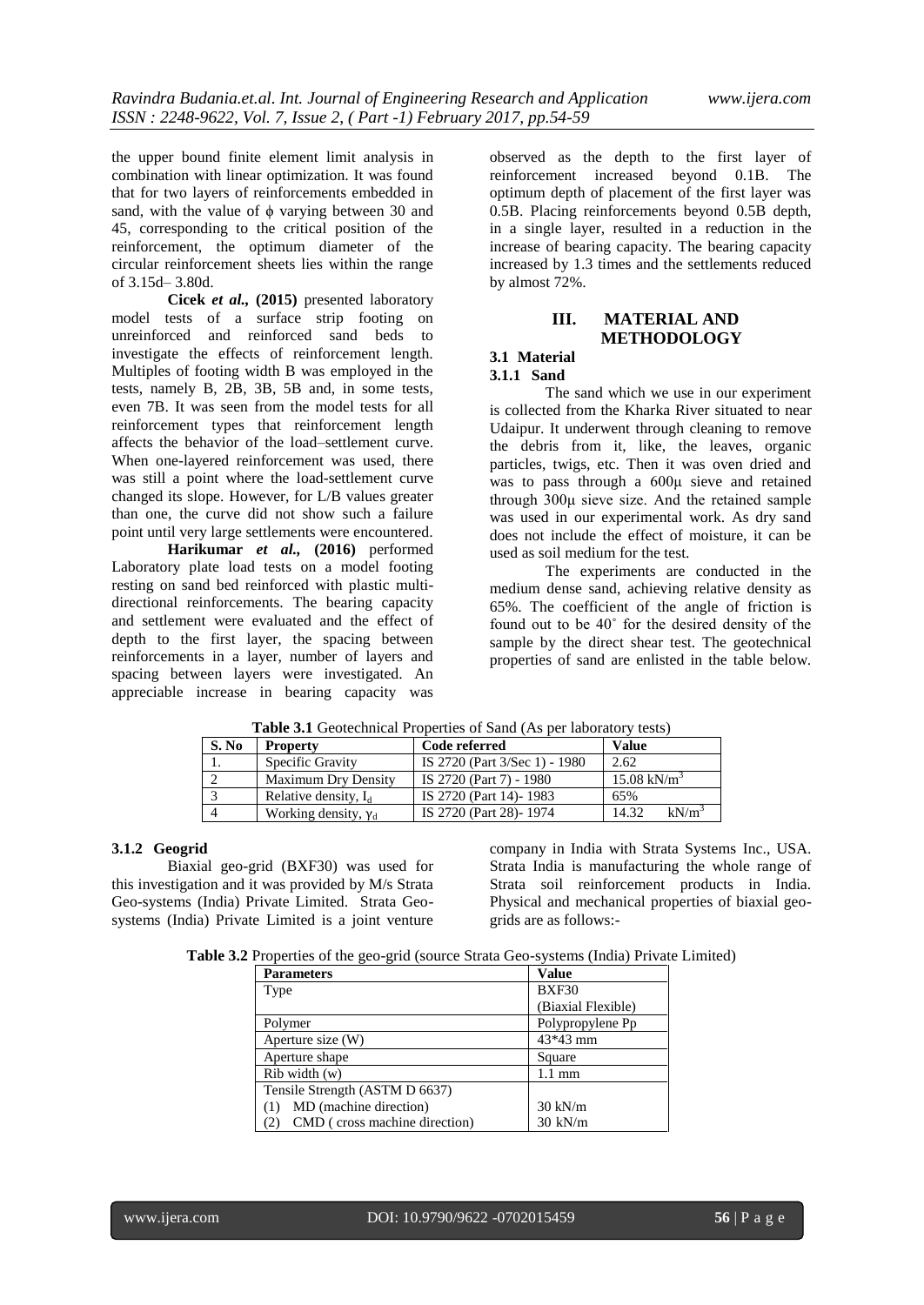#### **3.1.3 Model Footing**

The footing of Square shape are made of mild steel plates in 2cm thickness to provide the rigid footing conditions were used in this investigation. The dimensions of square footing, footing were used 13.3cm×13.3cm have the area equal to 177 cm2. The bases of the footing was roughened. On footings surface, little grove of 0.5cm was provided to apply load.

#### **3.2 Methodology**

#### **3.2.1 Sand Bed Preparation**

Dimensions of the tank were measured accurately and volume for the required fill was calculated. Now, by adopting rain falling technique, the test tank was filled with sand and height of fall was maintained to achieve the desired relative density of the sand for the experiments work. After several trials, as the relative density was achieved by maintaining the different height of fall, it is spread in 2.5cm layers through rain falling technique, which takes around 17.5kg sand for each layer, which is found out from the calculation. After each fall, the sand layer is leveled by means of a scale.

#### **3.2.2 Geo-Grid Placement On Sand**

After preparation of sand bed at desired height, the placement of geo-gridwas proceeded for this experimental work. Geo-grids were placed horizontally in between at desired depth from the bottom of footing after leveling the surface. After going through several kinds of literature, the ratio  $(u/B)$  was taken 0.25 and 0.50 and ratio  $(h/B)$  was taken 0.3 for this investigation for the placing of a different layer of geo-grids. (u= depth of first layer,  $B=$  width of model footing and  $h=$  distance between two consecutive geo-grid layer)

#### **3.2.3 Experiment Procedure For Square Footings**

Experimental procedures, which were performed for Square, Rectangular and Circular footing at different depths of reinforcement with varying number of geo-grid layers were listed below:-

- First, the test tank was filled with maintained working density in unreinforced and reinforced condition. And after that, the footing was placed at desired location over the sand fill to transfer the load vertically.
- Then the grooving metallic ball was placed on the depression of center position, and then the load transferring shaft with attached proving ring was placed over it, through which the load was transferred to the footing.
- Two dial gauges were placed on the surface of the footing on the opposite sides of it. Then the

initial readings of two dial gauges were noted, and as the load is increased, the readings were noted down.

- The load was applied gradually in an increasing manner and the footing was allowed to settle under the applied load. The load increment was maintained until the footing settlement gets stabilized which was measured from the two dial gauge readings up to 25mm as per IS: 1888-1982 code guideline.
- Settlement corresponding to each load increment was noted and the test result will be plotted in term of load-settlement curve. Ultimate bearing capacity for each test will be determined from load-settlement curve using tangent intersection method.



**Fig 3.1** Experiment on Square Footings at u/B ratio 0.25 & 0.50

# **IV. RESULT AND DISCUSSION**

Load tests have been performed on the square (13.3cm×13.3cm) footing resting over unreinforced as well as reinforced sand bed. For preparing reinforced sand bed, multiple numbers (1, 2, 3, and 4) of geo-grid layers have been introduced with varying u/B ratio 0.25 & 0.50 at h/B ratio 0.3. Settlement (up to 25mm as per IS: 1888-1982) corresponding to each load increment is noted and the test result is plotted in term of the load-settlementcurve. Ultimate bearing capacity for each test is determined from load-settlement curve using tangent intersection method.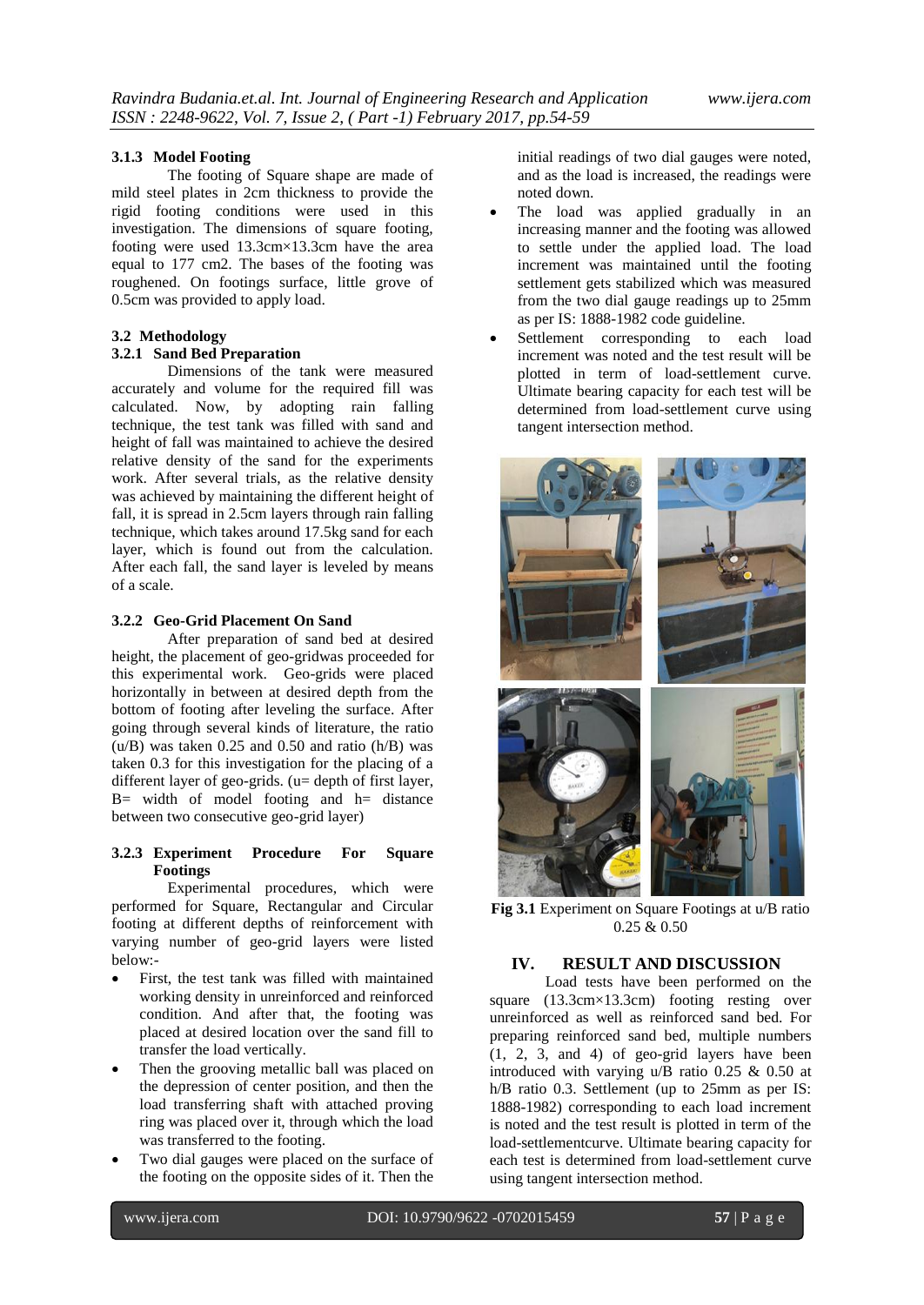#### **4.1 Test Result Of Square Footing**

Results of load test on square footing are plotted in term of the load-settlement curve in Fig. 4.1 and Fig. 4.2 with multiple numbers (1, 2, 3, and 4) geo-grid layers at varying u/B ratio of 0.25 and 0.50, and h/Bratio of 0.30.



**Fig. 4.1**Load-settlement curve of Square footing  $(u/B = 0.25)$ 



**Fig. 4.2**Load-settlement curve of Square footing  $(u/B = 0.50)$ 

From the load-settlement curve shown in Figure 4.1 and Figure 4.2, ultimate load carrying capacity of sand at  $u/B$  ratio i.e. 0.25 & 0.50 has been calculated with varying number of geo-grid layer. Fig 4.1 shows that the bearing capacity of unreinforced sand was  $90.39 \text{ kN/m}^2$  at ultimate load 1.6 kN whereas, the bearing capacity of sand when, square footing resting on 4 geo-grid layers was 276.83 kN/m<sup>2</sup> at ultimate load 4.9 kN for u/B ratio 0.25. From the above test results, it is observed that the bearing capacity of sand was increased as an increase in geo-grid layers. At single geo grid layer the bearing capacity of sand increase rapidly but for 2 geo grid layers there is no significant increase occurs as compare to the single layer reinforced sand's bearing capacity. After that when number of geo-grid layers was increased up to 4, the bearing capacity of that reinforced soil is 3.06 time higher than the unreinforced sand's bearing capacity at u/B ratio 0.25.

Fig 4.2 shows that the bearing capacity of unreinforced sand was  $90.39 \text{ kN/m}^2$  at ultimate load 1.6 kN whereas, the bearing capacity of sand when, footing resting on 4 geo-grid layers was 305.08 kN/ $m^2$  at ultimate load 5.4 kN for u/B ratio 0.50. From the above test results, it is observed that the bearing capacity of sand was increased after sand reinforced by 4 geo- grid layers about 3.38 time the unreinforced sand's bearing capacity at u/B ratio 0.50.

From the Fig 4.1 and Fig 4.2, it is observed that the ultimate bearing capacity of sand is increased as an increase in number of geo-grid and also the total settlement at failure load decreases as number of geo-grid layers increases. Because when the sand strains in response to applied loads, tensile forces are generated in the geo-grid because of the frictional interaction between the geo-grid and the sand. That developed tensile force, keeps the reinforced sand mass is in stable equilibrium.

As shows in fig 4.1 and 4.2, the bearing capacity of sand at increasing number of geo-grid layers from 1 to 4 is observed  $146.18 \text{ kN/m}^2$ ,  $163.84 \text{ kN/m}^2$ , 214 kN/m<sup>2</sup> and 276.83 kN/m<sup>2</sup> at ultimate load 2.6 kN, 2.9 kN, 3.8 kN and 4.9 kN respectively at u/B ratio 0.25 and 203.38 kN/m2, 220.33 kN/m<sup>2</sup>, 265.53 kN/m<sup>2</sup> and 305.08 kN/m<sup>2</sup> at ultimate load 3.6 kN, 3.9 kN, 4.7 kN and 5.4 kN respectively at u/B ratio 0.50 respectively. By comparing the loadsettlement curve at  $u/B$  ratio of 0.25 & 0.5 (Fig 4.1) and 4.2), it is observed that bearing capacity of sand is increased as an increase in u/B ratio from 0.25 to 0.50 and increase in the number of reinforcement layers up to 4. The higher increase in bearing capacity of square footing at u/B ratio 0.50 with four geo-grid layers because the portion of reinforcement which lies within the shear zone below the footing will have its tensile strength effectively mobilized.

#### **V. CONCLUSION**

In this work, the performance of square footingresting over geo-grid reinforced sand has been studied based on a series of experimental tests. The results of all the experiment test have been discussed in previous chapter. On the basis of discussion of results, following conclusion are made:

- 1. According to investigation, an appreciable increase in bearing capacity of sand was observed as thedepth to the first layer of reinforcement increased.The optimum depth of placement of the first layer was 0.5 times the width of footing.Thebearing capacity of sand for square footings increased by 1.3 times the unreinforced sand's bearing capacity.
- 2. Adding one layer of geo-grid improved the load carrying capacity of reinforced sand relatively to that of the unreinforced sand.